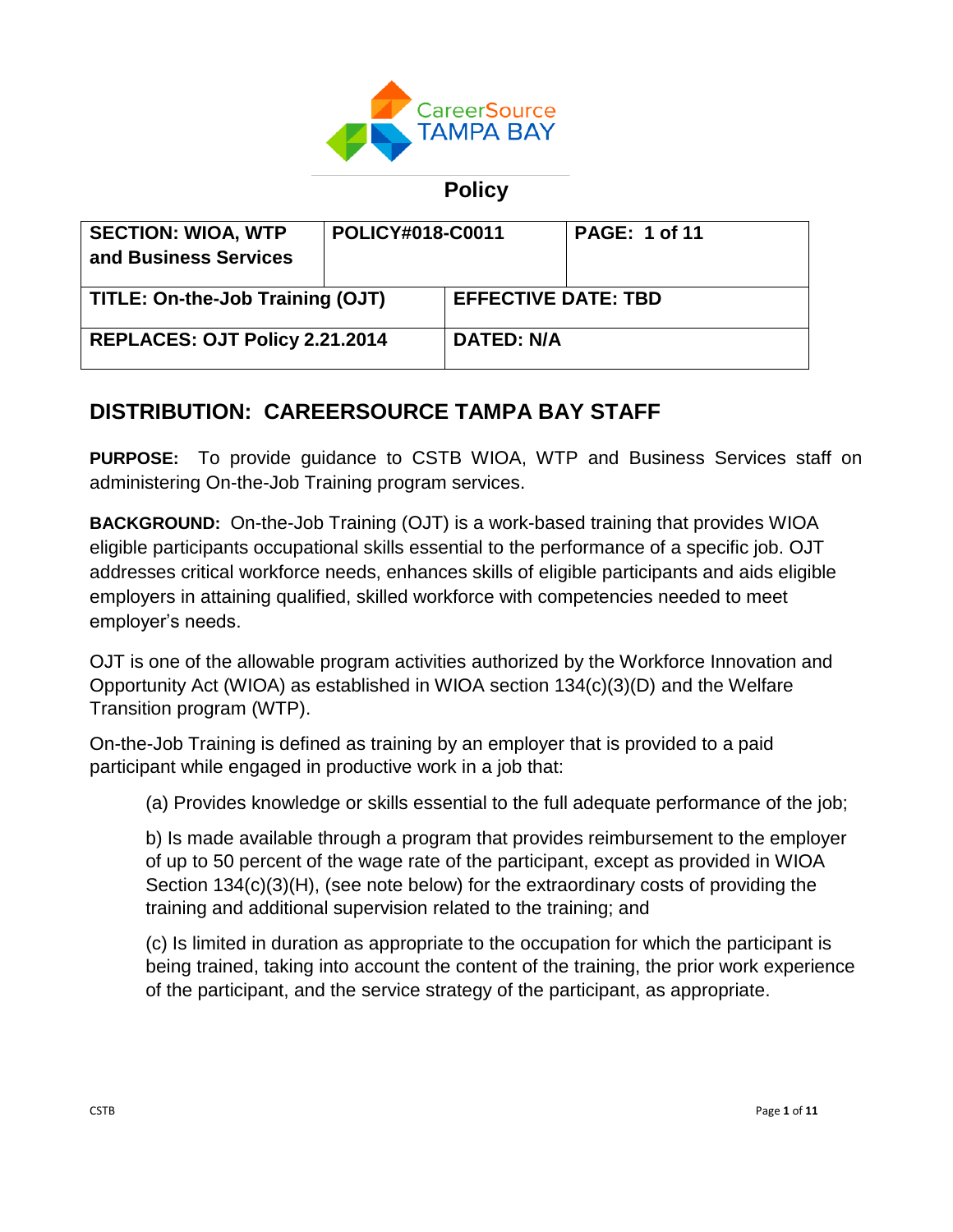OJT is conducted by public, private not-for-profit and private for-profit businesses. It occurs while an individual is engaged in productive work learning the skills and information necessary for full and adequate performance on the job.

The two unique features of the OJT program are:

- 1. The individual begins training as a new employee.
- 2. The individual receives training at the workplace, under appropriate supervision, thus acquiring occupational skills and knowledge in an "on-the-job" training environment.

An OJT agreement is appropriate for businesses who have difficulty filling their skilled labor force needs with qualified, experienced workers, or who want to upgrade their current workforce. Businesses may use an OJT in these instances by training eligible WIOA or WTP customers. Reimbursement is provided to the business to pay for the extraordinary costs of such training because these costs exceed the expenses normally incurred in training individuals normally hired for the position.

Despite the benefits to businesses who participate as an OJT business, the focus of the OJT program is on the individual. OJT is designed to provide an opportunity for WIOA/WTP eligible individuals to receive the training necessary to acquire skills and knowledge that will enable them to maintain unsubsidized employment and/or job advancement.

### **PROCREDURE:**

The OJT Program is sponsored and administered by CareerSource Tampa Bay (CSTB) Business Services department. The service is designed to assist businesses with the training and employment needs of their workforce meeting specific guidelines so that the business and employee can maintain a competitive edge in the marketplace. OJT is eligible to businesses that meet the eligibility criteria in this policy that hire a WIOA/WTP eligible participant from Hillsborough County.

### **Participant Eligibility**

On-the-Job Training (OJT) may be provided to eligible WIOA Adult, Dislocated Worker or Youth participants who are assessed and found to be in need of and suitable for training services in order to obtain or retain employment that leads to self-sufficiency. The participants must demonstrate a need for training as recorded on the Career Plan. OJT may also be provided to eligible Welfare Transition program participants who are deemed appropriate candidates for consideration.

Suitability is established when an OJT opportunity aligns with a customer's existing skill set or educational background and the customer is deemed to have the core competencies to be successful in the position and likely to attend and complete all training based on current needs and barriers.

Employers will have the final selection authority for individuals to be hired. All participants must meet certain WIOA eligibility criteria before training can begin. Only those individuals who meet the eligibility requirements for individual career services, who have received an assessment and for whom a career plan has been developed may be considered for OJT.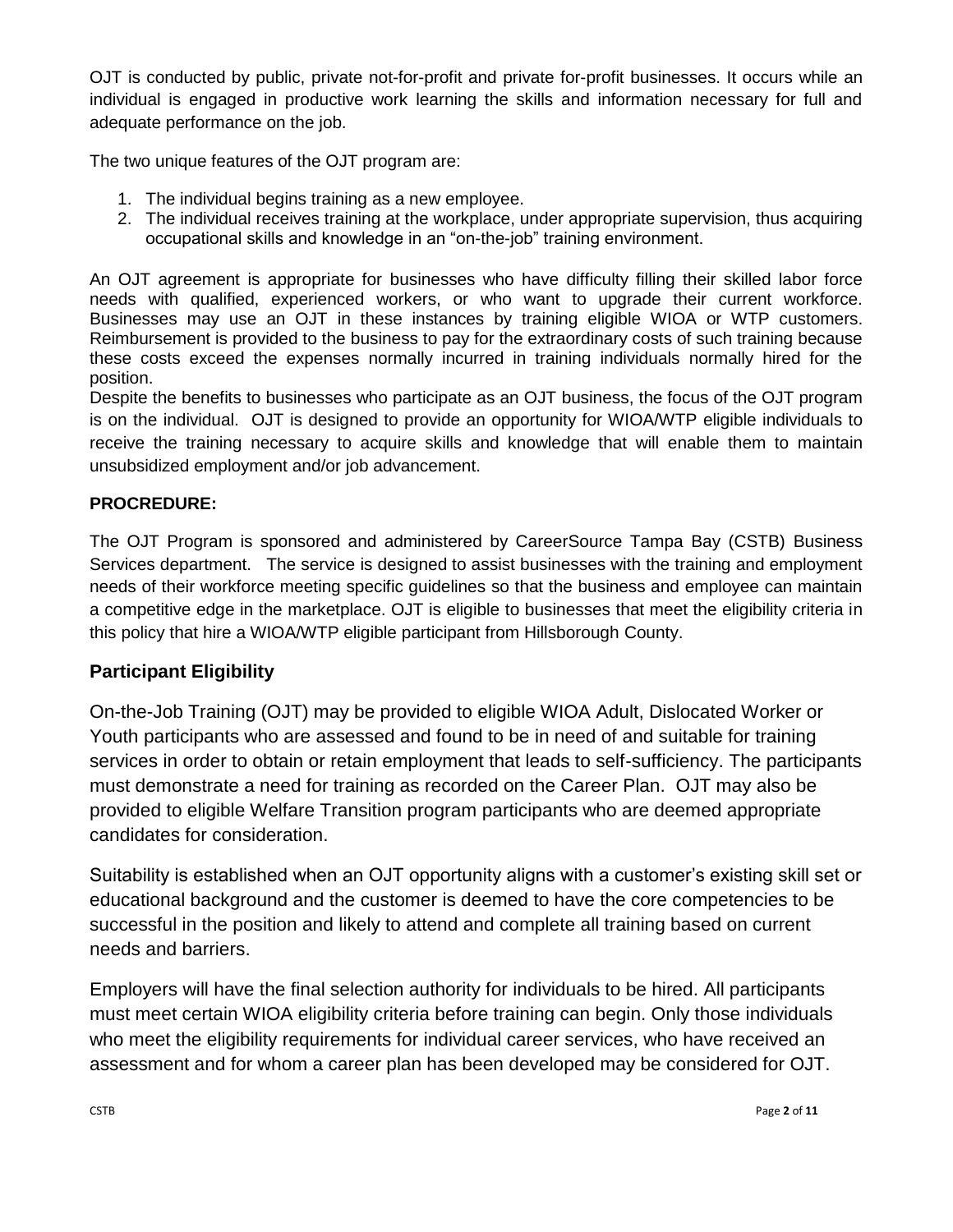Consideration should be given to the skill requirements of the occupation, academic and occupational skill level of the participant, prior work experience, and the participant's Career Plan. The results of objective assessment, as documented on the individual's Career Plan, must indicate that the participant is in need of, and can benefit from, the activity of OJT. The Career Plan and application must capture the past work history of the applicant from the official file, assess the test results, capture additional information from the applicant about past work experience, volunteer experience, and identify strengths and weaknesses of the applicant. The OJT Training Outline must include documentation as to the new skills to be acquired during training and how skill gap deficiencies will be overcome with the training.

There are occasions when a WIOA/WTP participant may participate in multiple OJT Agreements if the first Agreement should fail at no fault of the applicant. The provisions outlined below should apply:

- 1. The new Agreement with a different business is for upgraded skills or a different position but related to the first position in terms of career path and skills.
- *2.* The approved training hours for the second OJT agreement will be re-evaluated based on the training received in the first OJT agreement (commensurate with experience learned in the previous OJT agreement).
- 3. No applicants shall participate in more than two (2) OJT agreements unless plant closures or layoffs occur that are out of the control of the applicant and occur in progression. Any additional agreements must be approved by the CEO, COO or designee.

### **Business Eligibility**

The hiring and training may begin after the OJT Work-Based Training Onsite Assessment form has been completed and the OJT Employer Agreement has been signed by all the parties. The Business Services Account Executive completes these documents with the employer.

The participant becomes an employee of the company on the day the OJT begins. Staff should give careful consideration when selecting a suitable employer for OJT. General business practices in terms of working conditions (safety, health), the availability of health benefits, sustainable wage structure, turnover rates, adequate staff and equipment to carry out the training, and whether the employer is in compliance with federal, state and local laws are factors to consider while completing the OJT Work-Based Training Onsite Assessment form.

When considering an employer to participate as an OJT worksite, staff should carefully review and determine the nature of the employment to ensure the employment is on-going and not temporary, probationary or intermittent employment.

Prior to entering into an agreement for OJT services with a business, the CSTB Business Services staff shall ensure that the business is eligible.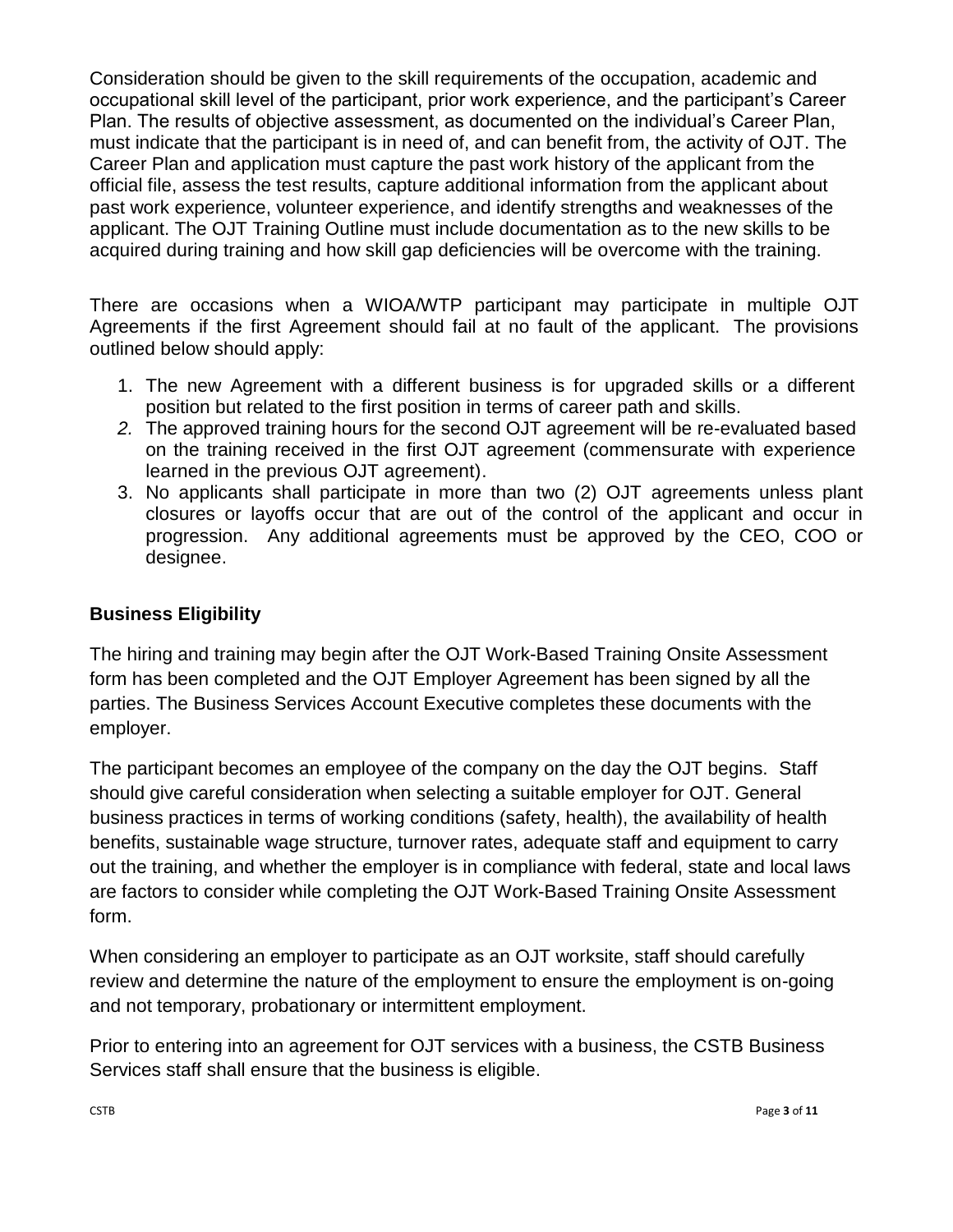Businesses that meet the following criteria are considered eligible and may, subject to available funding, enter into an OJT agreement:

1. Physical company is located in Hillsborough County;

2. Business must legally have operated at current location for at least 120 days.

3. Hold valid business tax receipt (formally an occupational license) and/or zoning permit; (google search and printout included)

4. Active business as verified by Florida Department of State Division of Corporations [\(www.sunbiz.org\)](http://www.sunbiz.org/) and provide W-9.

5. Hasn't experienced any layoffs in the past six months verified by DEO WARN site [\(http://www.floridajobs.org/office-directory/division-of-workforce](http://www.floridajobs.org/office-directory/division-of-workforce-services/workforce-programs/reemployment-and-emergency-assistance-coordination-team-react/warn-notices)[services/workforce-programs/reemployment-and-emergency-assistance](http://www.floridajobs.org/office-directory/division-of-workforce-services/workforce-programs/reemployment-and-emergency-assistance-coordination-team-react/warn-notices)[coordination-team-react/warn-notices\)](http://www.floridajobs.org/office-directory/division-of-workforce-services/workforce-programs/reemployment-and-emergency-assistance-coordination-team-react/warn-notices)

6. Maintains Workers Compensation Insurance (if applicable);

7. OJT position requested is on the R15 Targeted Occupation List (TOL).

8. Must develop a detailed OJT Training Plan Outline that identifies the specific occupation, job specific skills that will be learned and estimated time required for each skill.

9. Agrees to routine monitoring and communication with the CSTB Business Services Staff regarding the progress of the program participant relating to the OJT Training Plan, progress reports, midpoint in training and completion of the OJT to capture measurable skills gained during participation.

10. Commit to hiring and retaining customers who successfully complete their training program.

# **Demand for Occupation in Labor Market**

OJT must be for training in occupations that are in demand in the local area and listed on the regional Targeted Occupational List (TOL). OJTs that occur in small businesses where the OJT training covers a relatively broad range of functions that draw from several occupations are generally considered as a unique occupation for labor market demand purposes. With these unique occupations, the fact that an opening exists for the occupation at the business presupposes the existence of a demand for the occupation. Any OJTs for positions not on the TOL must be approved by the CEO, COO or designee.

# **Occupation Eligibility**

All OJTs must be for occupations that are in demand in the local area and are appropriate for the program. Occupations not suitable for OJT: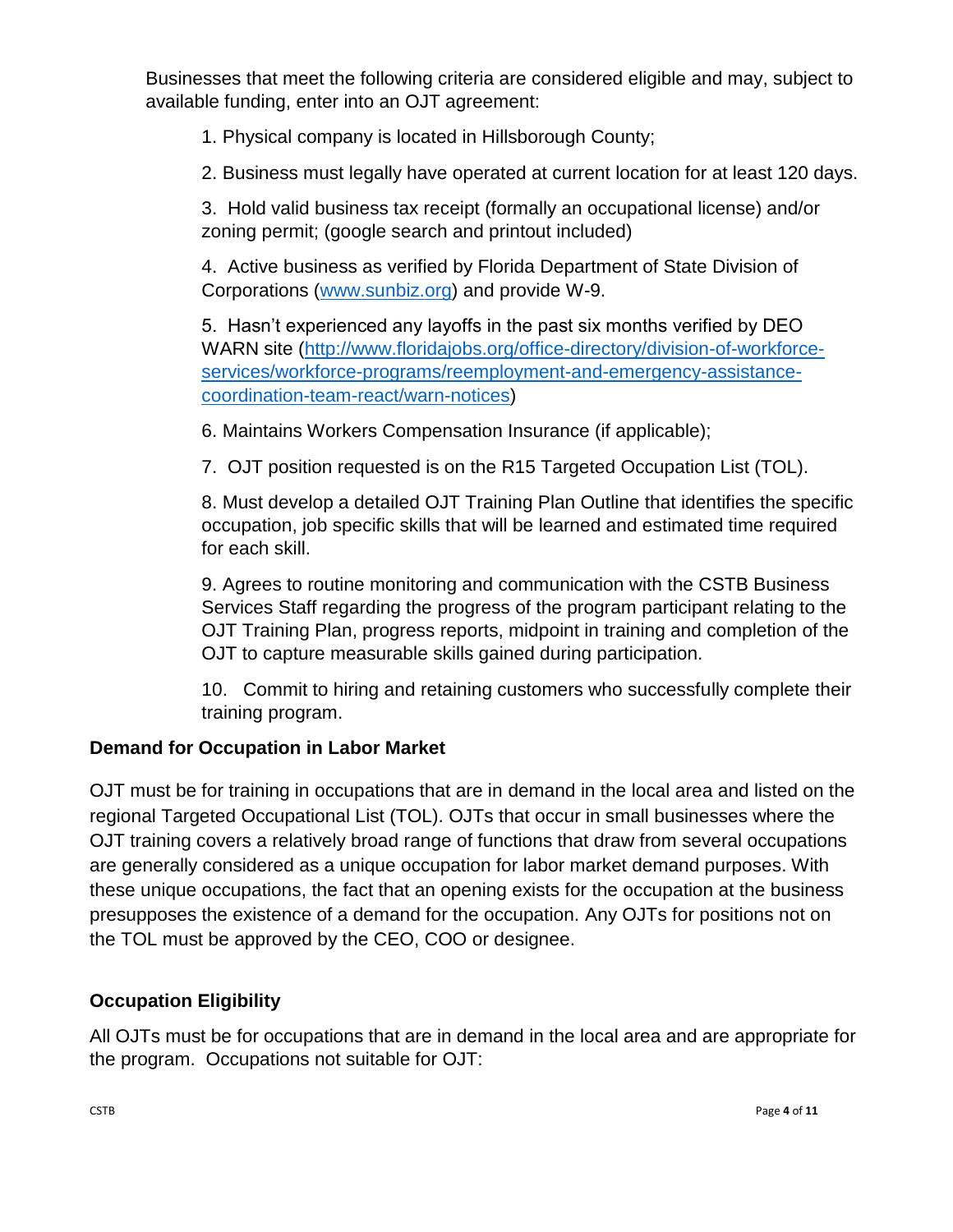- Less than part-time
- Principle source of income is tips, commissions or piecework;
- Intermittent or seasonal in nature;
- Shown as in decline on the Hillsborough County Demand/Decline List.

## **PROHIBITIONS**

1. Participants shall not be employed to carry out the construction, operation, or maintenance of any part of any facility that is used or to be used for sectarian instruction or as a place for religious worship (except with respect to the maintenance of a facility that is not primarily or inherently devoted to sectarian instruction or religious worship, in a case in which the organization operating the facility is part of a program or activity providing services to participants).

2. OJT agreements shall not be written for part-time employment. Proof of full-time employment shall be established and documented by the business. Whether the participant is categorized as full-time shall be verified by the CSTB Business Services staff. CSTB Business Services staff may submit a written request to the CSTB CEO or designee for an exception to this rule prior to execution of an OJT agreement.

4. The CSTB shall not enter into agreement with a business who has previously exhibited a pattern of failing to provide OJT participants with continued long-term employment with wages, benefits, and working conditions that are equal to those provided to regular employees who have worked a similar length of time and are doing the same type of work.

5. No officer, employee, agent, or representative of the Business or CSTB may charge a participant a fee for the placement or referral of such individuals in or to a training funded under an OJT agreement or amendments thereof.

6. A participant in a program or activity authorized under title I of WIOA must not displace (including a partial displacement, such as a reduction in the hours of non-overtime work, wages, or employment benefits) any currently employed employee (as of the date of the participation).

7. An OJT funded agreement must not impair existing contracts for services or collective bargaining agreements. When a program or activity authorized under Title I of WIOA would be inconsistent with a collective bargaining agreement, the appropriate labor organization and employer must provide written concurrence before the agreement is initiated.

8. An OJT participant may not be employed in or assigned to a job if: a. Any other individual is on layoff from the same or any substantially equivalent job; b. The employer has terminated the employment of any regular, unsubsidized employee or otherwise caused an involuntary reduction in its workforce with the intention of filling the vacancy so created with the OJT participant; or c. The job is created in a promotional line that infringes in any way on the promotional opportunities of currently employed workers.

9. OJT funds shall not be used for any political activity, lobbying of federal, state or local legislators, or to promote or oppose unionization.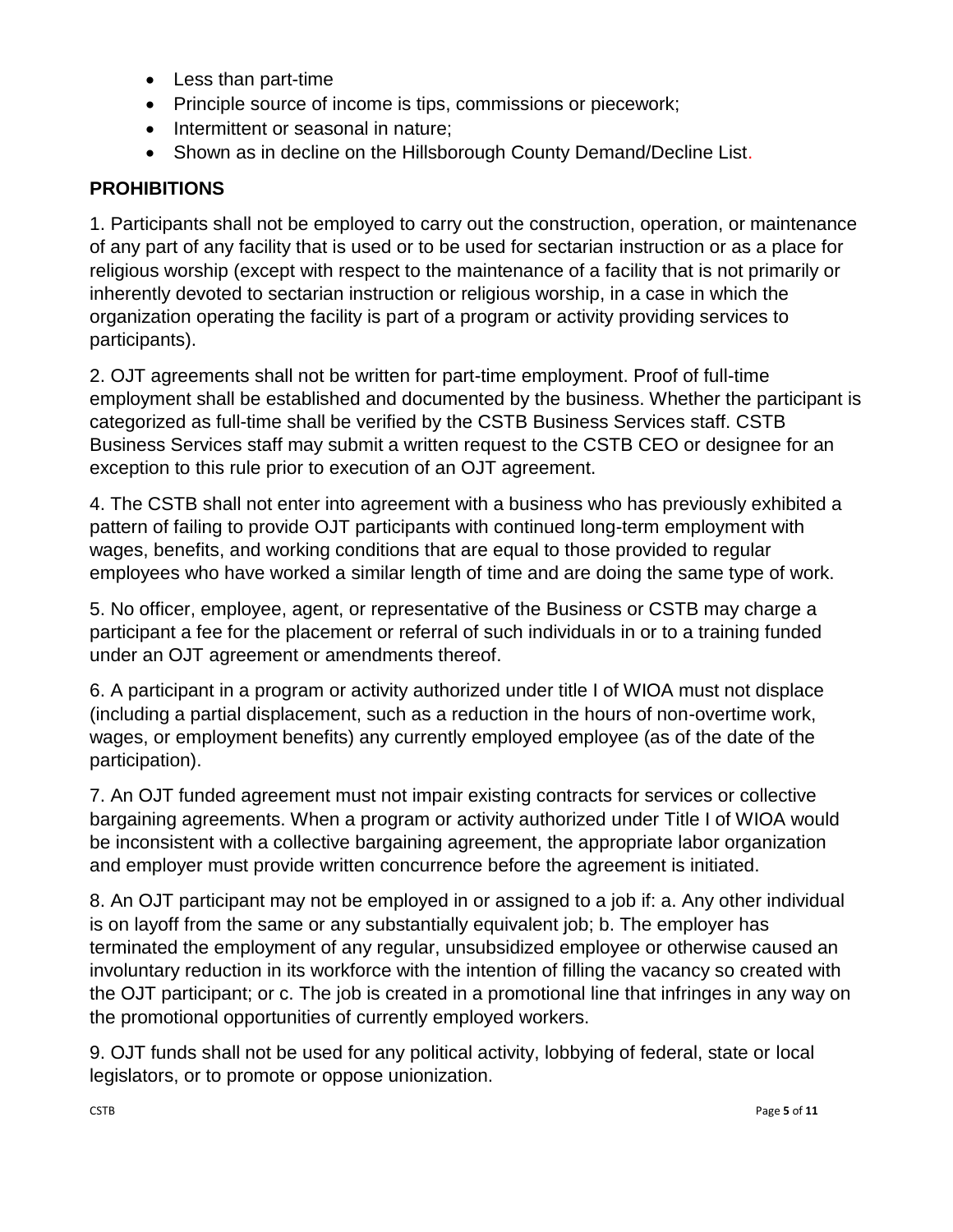10. OJT funds may not be used to directly or indirectly assist, promote or deter union organizing.

11. OJT participants shall not be placed in a home-based business.

12. OJT funds shall not be used to encourage or induce a business, or part of a business, to relocate from any location in the United States, if the relocation results in any employee losing his or her job at the original location.

# **Duration and Rationale of OJT Training**

An OJT contract must be limited to the period of time required for a participant to become proficient in the occupation for which training is being provided. Traditionally, OJT is limited to a maximum of six (6) months or 1,040 hours. The length of the training, which will be determined by CSTB Business Services staff, should take into consideration the amount of time required for a participant to become proficient in the occupation for which training is being provided (skill requirements of the occupation, the academic and/or occupational skill level of the participant, and prior work experience). The length of the OJT will be documented in the OJT contract with the employer and the participant's individual career plan.

The rationale for the length of the training should take into consideration the following:

- 1. amount of time required for a participant to become proficient in the occupation for which training is being provided
- 2. skill gaps that exist
- 3. skill requirements of the occupation
- 4. the academic and/or occupational skill level of the participant
- 5. prior work experience of the participant
- 6. barriers to employment
- 7. any disability and need for reasonable accommodations; and,
- 8. the availability of programmatic funding.

Staff will also consider results attained from assessments as well as referencing additional materials such as O\*Net (**[https://www.onetonline.org/find/\)](https://www.onetonline.org/find/)** which list a Specific Vocational Preparation (SVP) Code. SVP Codes should be used as the baseline for duration determination. The baseline hours listed should not prohibit on-the-job training agreement durations and may be adjusted depending on the individual's skills gap. The chart below is to be used as a baseline reference.

| <b>SVP</b><br>Code | <b>Level Time Explanation</b>                                      | <b>Estimated</b><br><b>Hours</b> |
|--------------------|--------------------------------------------------------------------|----------------------------------|
|                    | Short demonstration only                                           | 160                              |
| 2                  | Anything beyond short demonstration up to and including 1<br>month | 240                              |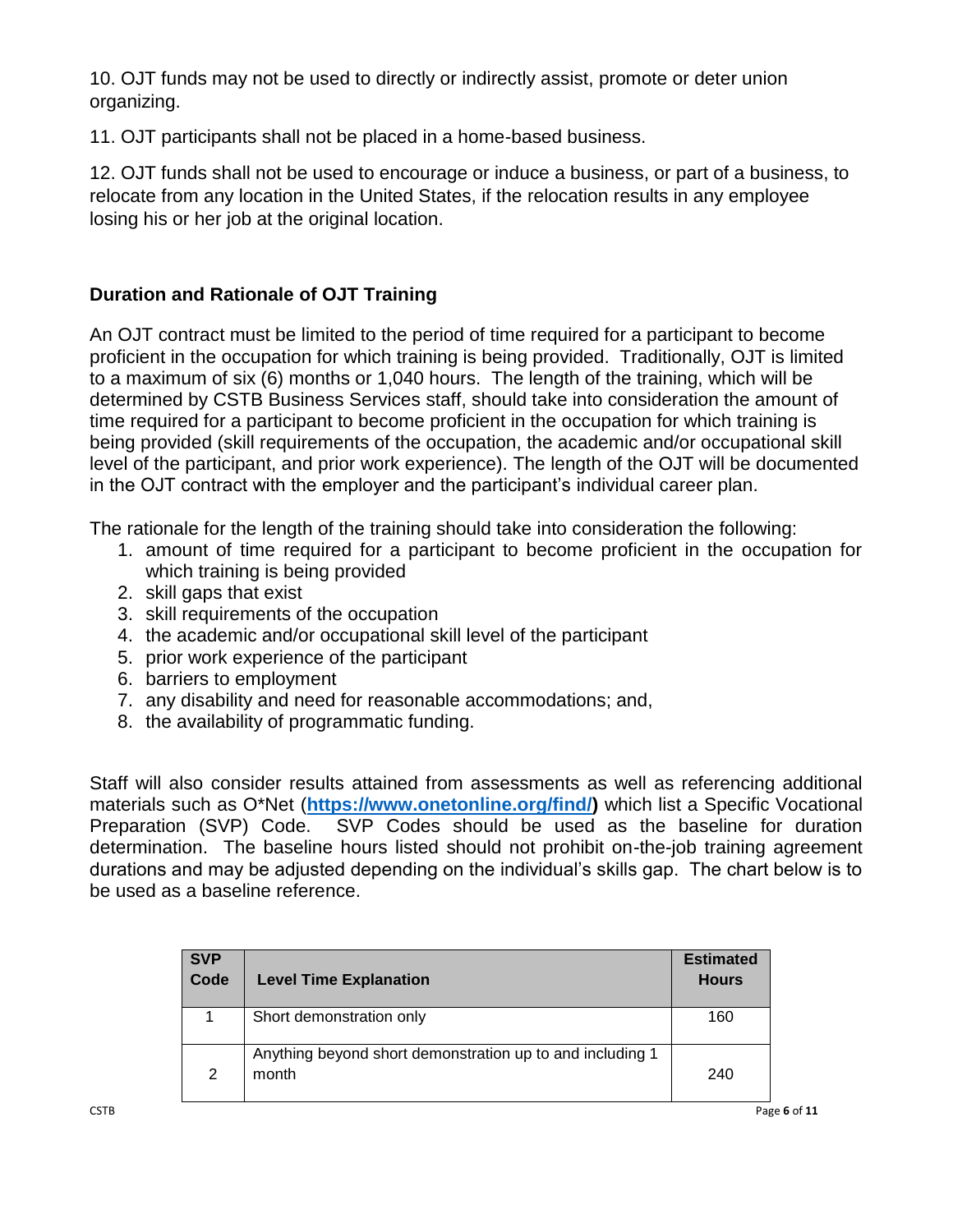| 3 | Over 1 month up to and including 3 months | 320  |
|---|-------------------------------------------|------|
| 4 | Over 3 months and including 6 months      | 500  |
| 5 | Over 6 months and including 1 year        | 640  |
| 6 | Over 1 year up to and including 2 years   | 800  |
| 7 | Over 2 years up to and including 4 years  | 960  |
| 8 | Over 4 years up to 10 years               | 1040 |

### **SKILLS GAP ANALYSIS / OJT TRAINING PLAN DEVELOPMENT**

Following the execution of the OJT Employer Agreement, an individualized OJT Training Plan must be developed for the acquisition of skills that the trainee does not already possess. The plan is a formal and written program of a structured job training, which will provide participants with an orderly combination of instruction in observable, and measurable jobready skills, general employment competencies and occupational skills that will enable the participant to work towards self-sufficiency.

An analysis of the trainee's prior work history, transferrable work skills and the job skills gained must be compared to the job skills/job description the employer requires in the OJT occupation. The resulting gap in skills will be the basis for the development of the OJT Training Plan. Each skill description should be concise and the individual tasks should be measurable and observable. The specific types and sources of information used to identify the scope of the skills gap must be included in the participant's case file.

# **OJT Contract Requirements**

CSTB's OJT contract meets all of the requirements outlined in the CareerSource Florida Administrative Policy – OJT.

#### **Reimbursement:**

Participating businesses will receive a fifty percent (50%) reimbursement for eligible OJT participants. In accordance with CareerSource Florida Administrative Policy on OJT LWDB's may increase the reimbursement rate for OJT up to 75% for OJT contracts when the following factors have been evaluated:

- 1. The characteristics of the participants;
- 2. The size of the employer, with an emphasis on small businesses; and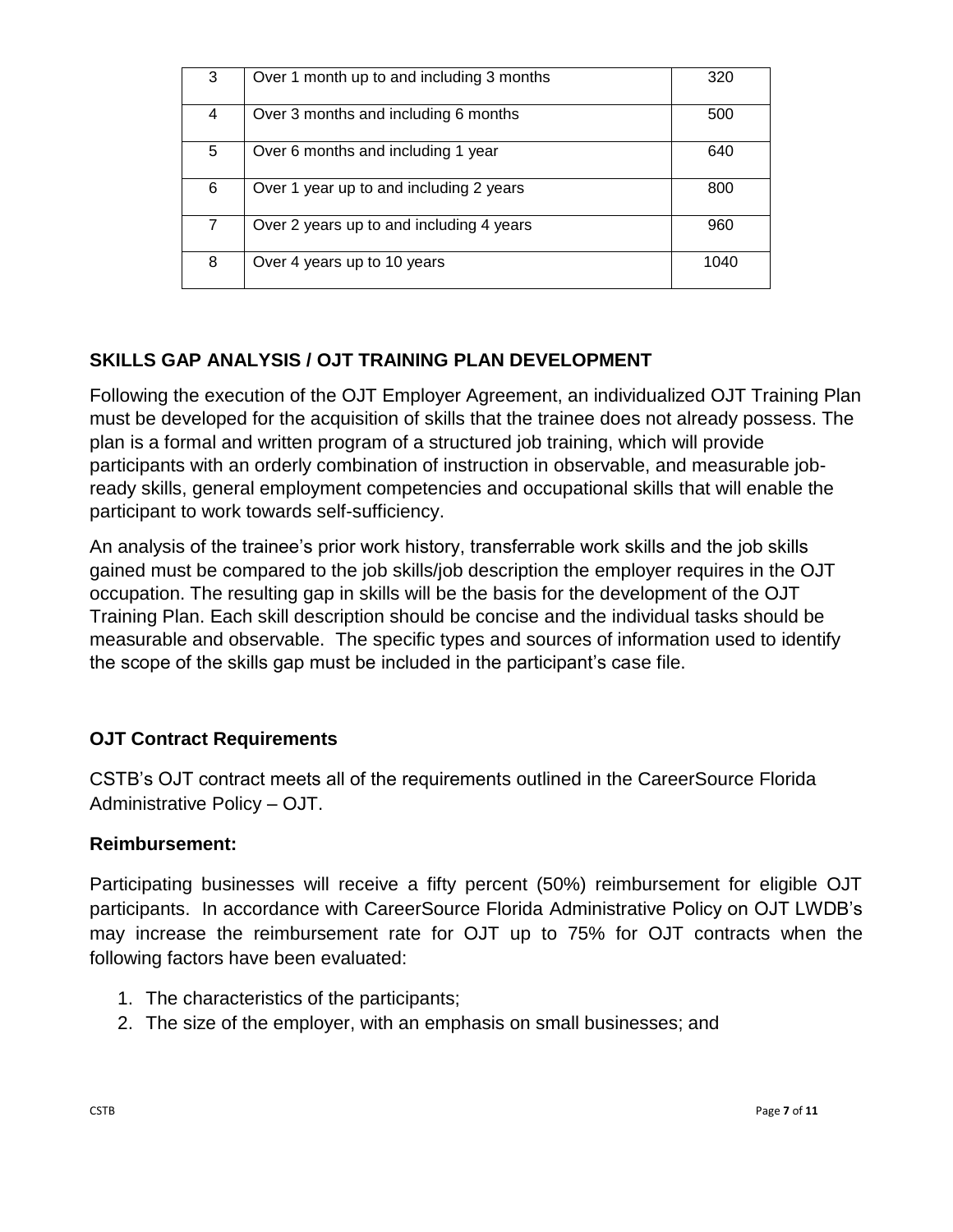3. The quality of employer- provided training and advancement opportunities, e.g. the OJT contract is for an in-demand occupation that leads to an industry-recognized credential.

A 75% reimbursement rate will be established when a business enters into an OJT agreement where the employer has 50 or less employees.

All training assistance awards are based on eligibility and available funding as well as:

- agree to enter into an OJT Agreement:
- agree to provide on-the-job skills training for the new employee(s) selected, and
- agree to retain the employees(s) upon successful completion of training.

#### **Conflict of Interest**

1. The CSTB will not favor a referral from and/or to a member of the CSTB over another business in the community. OJT placements shall be made based upon what will be most beneficial to the participant.

2. The CSTB CEO/COO shall be notified whenever the OJT Agreement is connected to a CSTB member or employee.

3. CSTB are prohibited from recommending an agreement or making OJT referrals to businesses who are members of their immediate family or members of families of other CSTB staff.

4. The contracted OJT business shall not hire a participant who is a relative (member of the family) of the business. Relative is defined as: father, mother, son, daughter, brother, sister, uncle, aunt, first cousin, nephew, niece, husband, wife, father-in-law, mother-in-law, son-inlaw, daughter-in-law, brother-in-law, sister-in-law, stepfather, stepmother, stepson, stepdaughter, stepbrother, stepsister, half-brother, or half-sister. (Section 112.3135, Florida Statutes).

### **Reverse Referrals**

In very limited circumstances OJT initiated through "reverse referral" may be permitted. Reverse referral occurs when an individual is referred to CSTB from a prospective employer (under either formal or informal agreement) for assessment as to whether the individual meets the employer's hiring requirements for a specific position. Development of an OJT for an individual referred by the employer may be permitted only when:

- 1. the individual progresses through the intake process as with any other CSTB customer and meets all WIOA eligibility and suitability requirements;
- 2. the completed individual career plan indicates training is necessary for the individual to perform the work associated with the position for which the employer has an opening;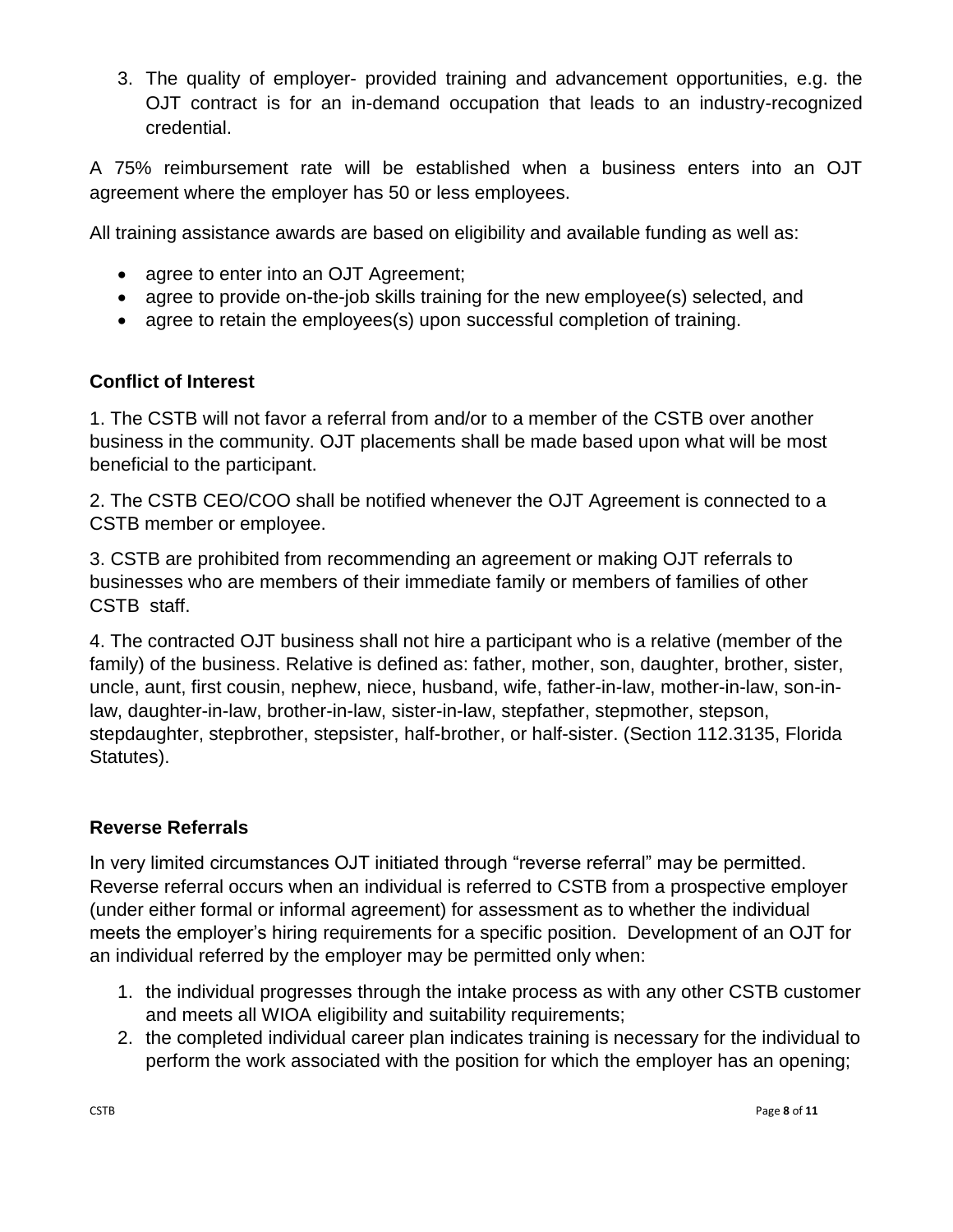- 3. justification for WIOA training services outlines OJT is most appropriate, needed and identifies participant skill gap analysis;
- 4. the employer meets all the eligibility criteria outlined in this policy; and
- 5. the employer has not made hiring decision prior to individual referral to CSTB (If so, OJT cannot occur)
- 6. the employer provides assurance that the individual has not previously been employed by the employer in the same or similar position.

A reverse referral is when the business has identified someone they would like to hire but the individual has demonstrated skills deficiency related to the position's requirements. A business may refer a job applicant to CSTB for potential OJT enrollment. In the case of reverse referrals, the candidate must schedule an eligibility determination and assessment appointment with CSTB and must be eligible for WIOA as a dislocated worker or adult. CSTB must utilize normal eligibility assessment and enrollment procedures. Participant's eligibility must be determined prior to employment; no pre-hires or period of employment prior to the execution of an OJT agreement and participant training plan are acceptable.

### **Trainee Skill Evaluation**

On a monthly basis, the trainee's acquisition of the required occupational skills on the Training Plan will be evaluated by the employer/supervisor using the OJT Training Monthly Progress Report. This is an opportunity for the employer/supervisor and the trainee to interact and review the skills progress made during the review period. The OJT Training Monthly Progress Report will also be used at the conclusion of training to document the mastery of the required skills

The trainee's progress under an OJT contract will be formally monitored by the CSTB Business Services staff on a monthly basis during participation in the OJT program. Periodic communication with the OJT employer/supervisor and the trainee during the training period is required to insure the successful completion of the training.

### **Modifications**

Modifications to the OJT contract and OJT Work Based Training Plan Outline may be needed. The Business Services staff would be required to submit a CSTB Agreement Modification OJT Agreement and specify the purpose of the modification, total training hours and maximum reimbursement. This requires the CSTB CEO or designee signature approval before any agreement modifications can be fully executed.

#### **Invoicing and Payment**

Business Service Account Executive will track the completion of OJT positions and work directly with employers to ensure that required OJT reimbursement forms and supporting documentation is submitted timely for processing.

Employers will be required to complete Attachment II – Individual OJT Reimbursement Form. The form identifies the employer name, # of weeks, hours and total reimbursement amount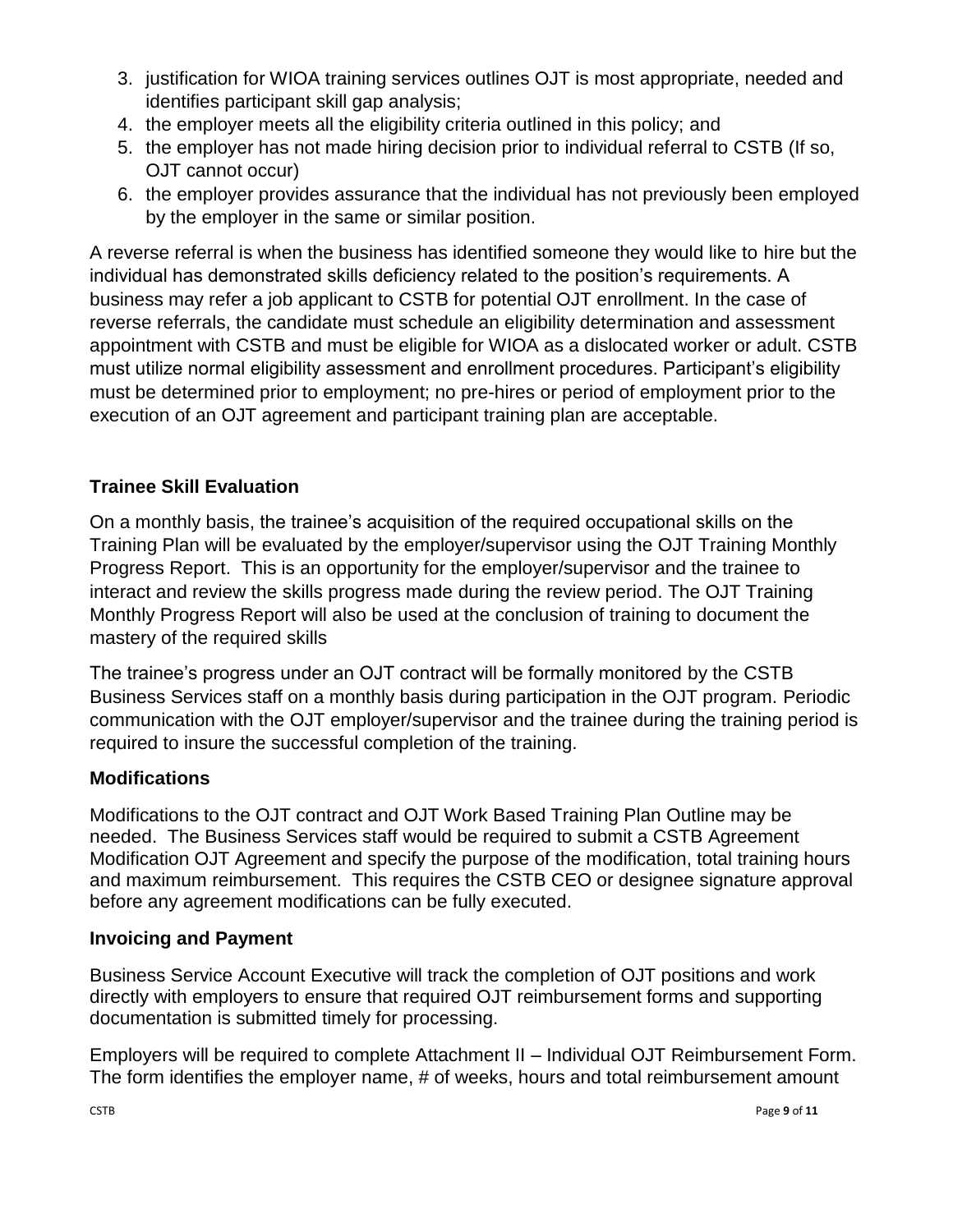being requested. The form along with supporting documentation is submitted to [OJTinvoice@careersourcetampabay.com](mailto:OJTinvoice@careersourcetampabay.com) or fax to 855.484.6949. Supporting documentation includes the following:

- 1. Payroll Documents shall include paystubs showing pay period dates, pay date, type of hours worked, rate of pay, deductions, etc.
- 2. Timesheet Detail for only the FIRST and Last week worked of the OJT/PWE Training Period.
- 3. W9 Form for employers receiving OJT Reimbursement.

The Account Executive will notify the Finance Department and submit completed OJT Reimbursement forms for processing.

### **Monitoring**

Monitoring and evaluation of the program plays a critical role in insuring that the goals of the OJT are achieved. The on-site monitoring is essential and must include documenting information received directly from the OJT trainee and should capture the trainee's supervisor's perspective about how the training is progressing. In addition to this, the monitoring should examine the process of compliance with the OJT Agreement, training plan, the regulations, payment of wages, and the maintenance of records and working conditions in keeping with Federal requirements.

Any Agreement deviations noted should be dealt with promptly, either with a corrective action plan or by suspension or termination of the agreement if serious violations have occurred. All visits to the business should be documented in the business EF account file and electronic file. The entry should identify when the visit was made, what was observed, who was interviewed, a synopsis of the content of the conversation, and any items of concern that need to be addressed.

Additional programmatic monitoring will be conducted throughout the PY by our internal Program Monitor under the direction of our Director Policy, Performance and MIS. Financial monitoring will be handled by our Director of Fiscal Compliance.

### **Performance**

**A**. All businesses must be deemed eligible to participate in the OJT program. The eligibility status will be determined by CSTB Business Service Account Executive Onsite Assessment as well as outcome and retention performance from previous OJT Agreements.

**B**. CSTB will monitor OJT Agreements for performance. Businesses are expected to maintain a specific OJT completion rate and a retention ratio as defined herein. Businesses who do not meet these performance measures will be suspended from additional OJT